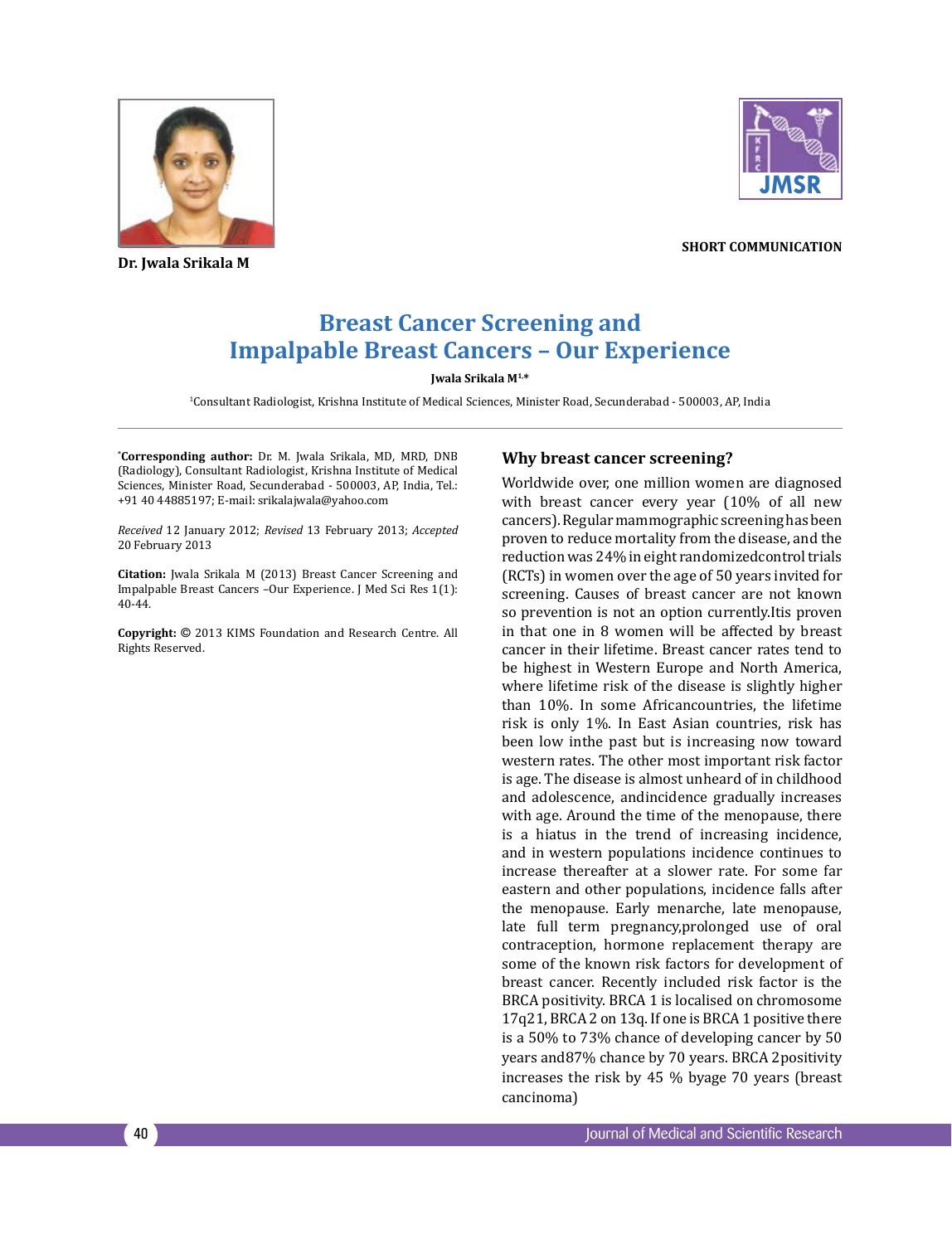**Table 1** shows the estimated relative risk of breast cancer of some of the known risk factors

| <b>Risk Factors</b>                                     | <b>Estimated Relative Risk</b> |
|---------------------------------------------------------|--------------------------------|
| Advanced age                                            | >4                             |
| Family history                                          |                                |
| Two or more relatives (mother, sister)                  | >5                             |
| One first-degree relative                               | >2                             |
| Family history of ovarian cancer in women <50y          | >2                             |
| Personal history                                        |                                |
| Personal history                                        | $3 - 4$                        |
| Positive EIRCAVBRCA2 mutation                           | >4                             |
| Breast biopsy with atypical hyperplasia                 | $4 - 5$                        |
| Breast biopsy with LCIS or DCIS                         | $8 - 10$                       |
| Reproductive history                                    |                                |
| Early age at menarche $($ < 12 y)                       | 2                              |
| Late age of menopause                                   | $1.5 - 2$                      |
| Late age of first term pregnancy $(>30 y)$ /nulliparity | 2                              |
| Use of combined estrogen/progesterone HPT               | $1.5 - 2$                      |
| Current 'Jr recent use of oral contraceptives           | 1.25                           |

#### **Breast cancer screening**

Data from 2 county Swedish trial supports the contention that breast cancer is localised to the breast for a variable period of time before the development of systemic disease.

- Time to diagnosis is critical, earlier the better.
- Cancers less than 1 cm have a12 yr survival rate of 95%
- Node negative breast cancers less than 1.5 cm have a 12yr survival rate of 94%.
- RCTstarting at age 40 yrs have shown 20%-40% reduction in breast cancer mortality rates in screened groups compared to controls.

It is accepted that breast cancers grow more rapidly in pre-menopausal women so screening mammography every 2 yrs is recommended starting at age 40 yrs.

Accuracy of mammography is about 85% and is by far the best screening modality available.

#### **Our experience**

The KIMS-Ushalakshmi centre for breast disease was started in December 2007. The facility has a full-field digital mammography, the first of its kind in south India, a high end ultrasound and facility for counselling. We have performed about 11000 screening and symptomatic mammograms from December 2007 to December 2012, an average of about 2200 mammograms per year andabout 42 impalpable breast cancers have been diagnosed. All these screening patients underwent digital mammography in both MLO and CC views,magnification views were taken as needed. Later they were referred for an ultrasound and depending on the findings ultrasound guided core biopsies were performed (Figure 1). Finally histopathological findings were considered as confirmatory. If the findings were of microcalcifications alone, stereotactic core biopsy was performed for confirmation of diagnosis.Further, after the diagnosis of a malignancy the patients underwent image guided wire localisation and wide local excision. The reporting system followed was as follows-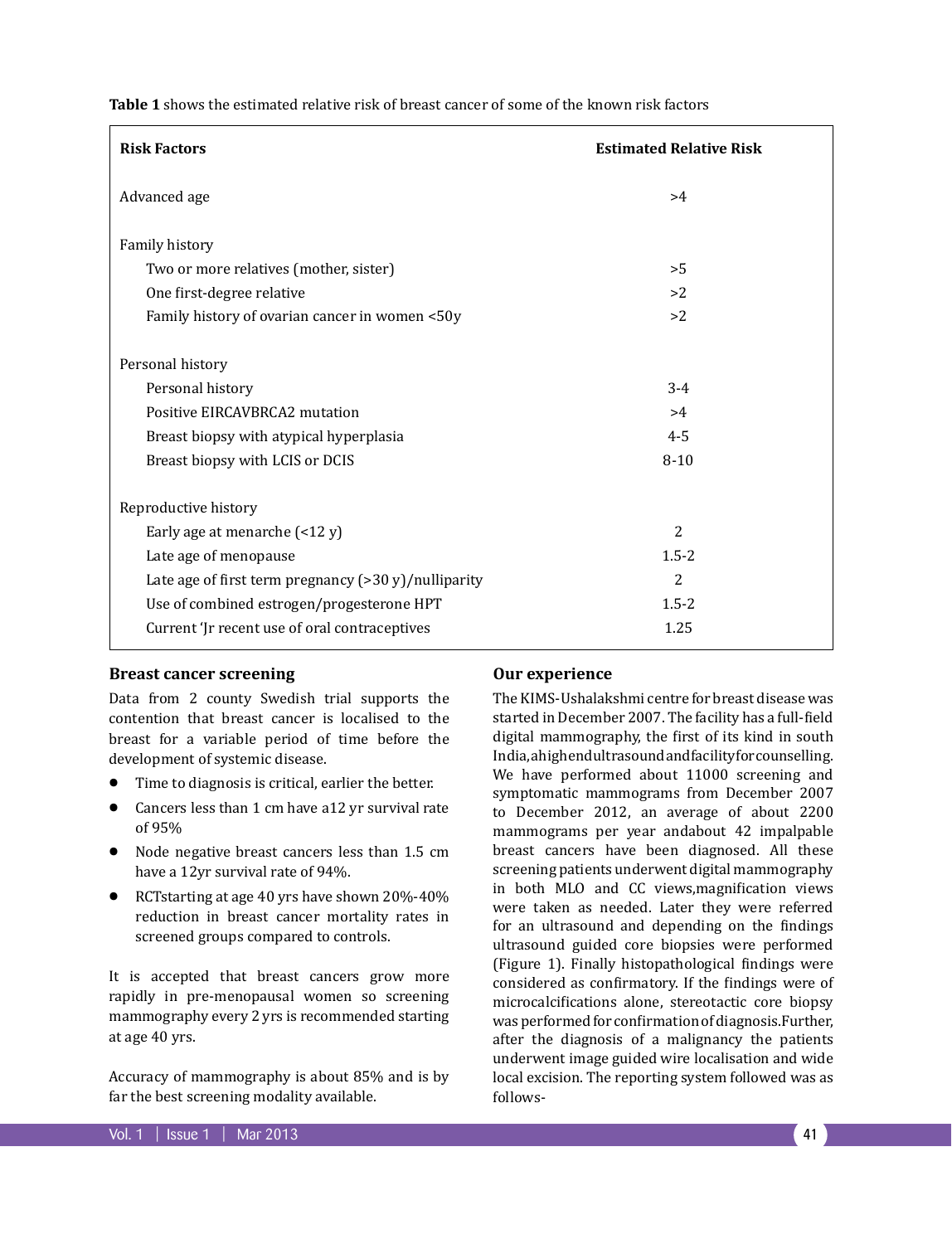### **Reporting**

- 1 Normal
- 2 Benign
- 3 Indeterminate, probably benign
- 4 Probably malignant
- 5 Malignant



The sensitivity, specificity, and predictive values of mammography at our centre were as follows (Table 2), and have matched withseveral international studies

# **Table 2**

| Sensitivity digital mammography                            | 90.4 %   |
|------------------------------------------------------------|----------|
| Specificity digital mammography                            | 99%      |
| Predictive value of a positive test<br>digital mammography | 90.4 %   |
| Predictive value of a negative test<br>digital mammography | 99 %     |
| Percentage of false positive digital<br>mammography        | $09.5\%$ |
| Percentage of truenegative digital<br>mammography          | $0.09\%$ |

# **Case illustrations**

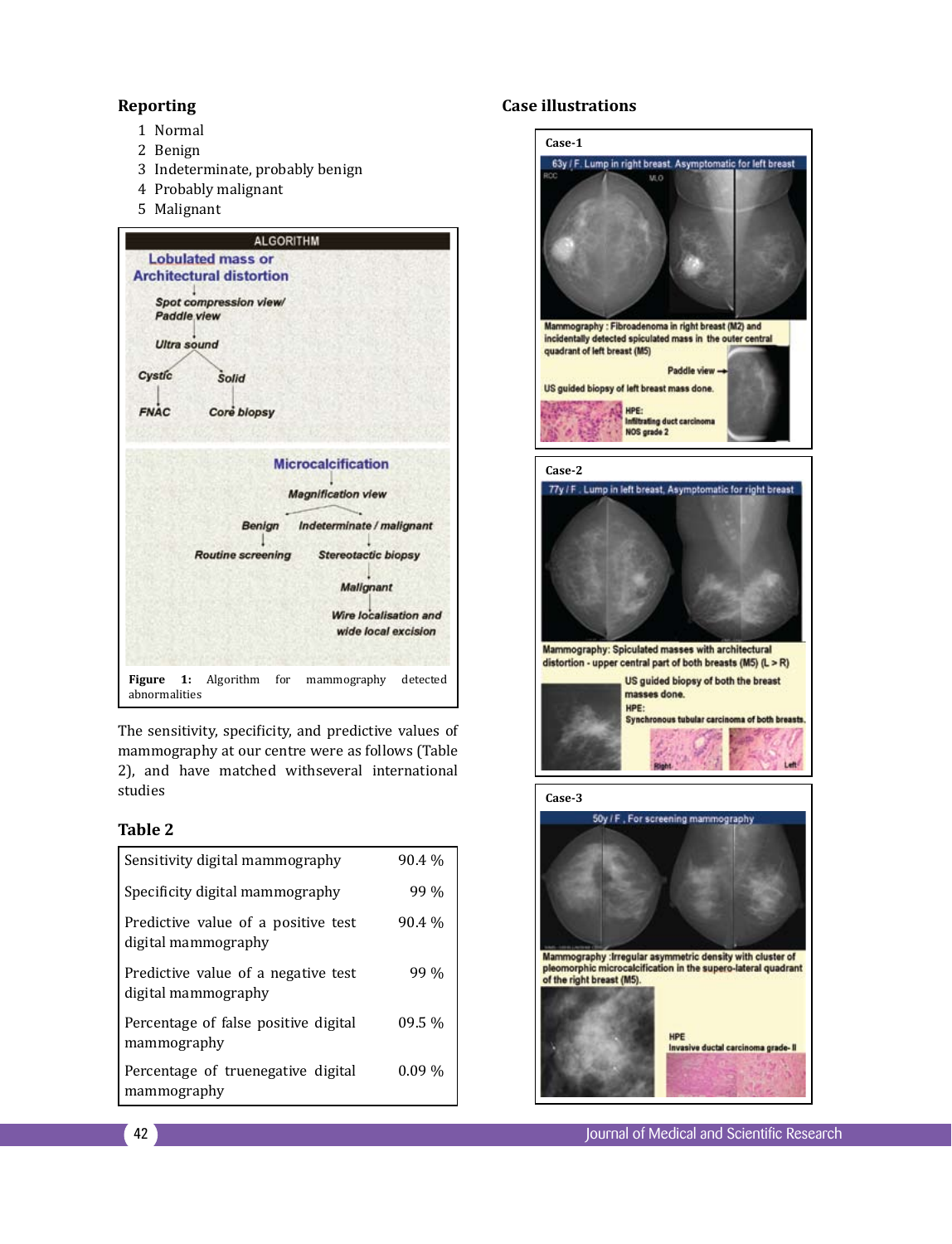

Mammography :A spiculated mass in the upper inner quadrant of right breast (M5).

Paddle view  $\rightarrow$ 

trating duct co **VOS grade 1** 

US guided core biopsy of the right breast mass done.

Mammography : An ill-defined asymmetric density with<br>architectural distortion in the supero-lateral quadrant of the right breast (M5). US guided biopsy of the right breast lesion done. HPF **Small focus of infiltrating** duct carcinoma with DCIS **Case-8** 59y / F.C/o Left nipple discharge, O/E NAD Mammography : Ductal dilatation in upper outer quadrant of left breast (M3), confirmed on ultrasound.

47y / F, For screening mammography

Left breast major duct excision done HPE: Quetal carcinoma in situ, intraductal papil

#### **Conclusions**

**Case-7**

Our understanding of the epidemiology of breast cancer together with our ability toinfluence the natural history of the disease both in individuals and in populations is almost unrecognisable compared with a few decades ago. Mammographyis a highly sensitive and specific tool for detection of early breast cancer and remains the gold standard for breast cancer screening. The improvements in imaging such as the digital mammography and image guided biopsy techniques have revolutionised cancer detection and cancer care. Screening and early detection, together with improved therapy have resulted in a striking improvement in survival.